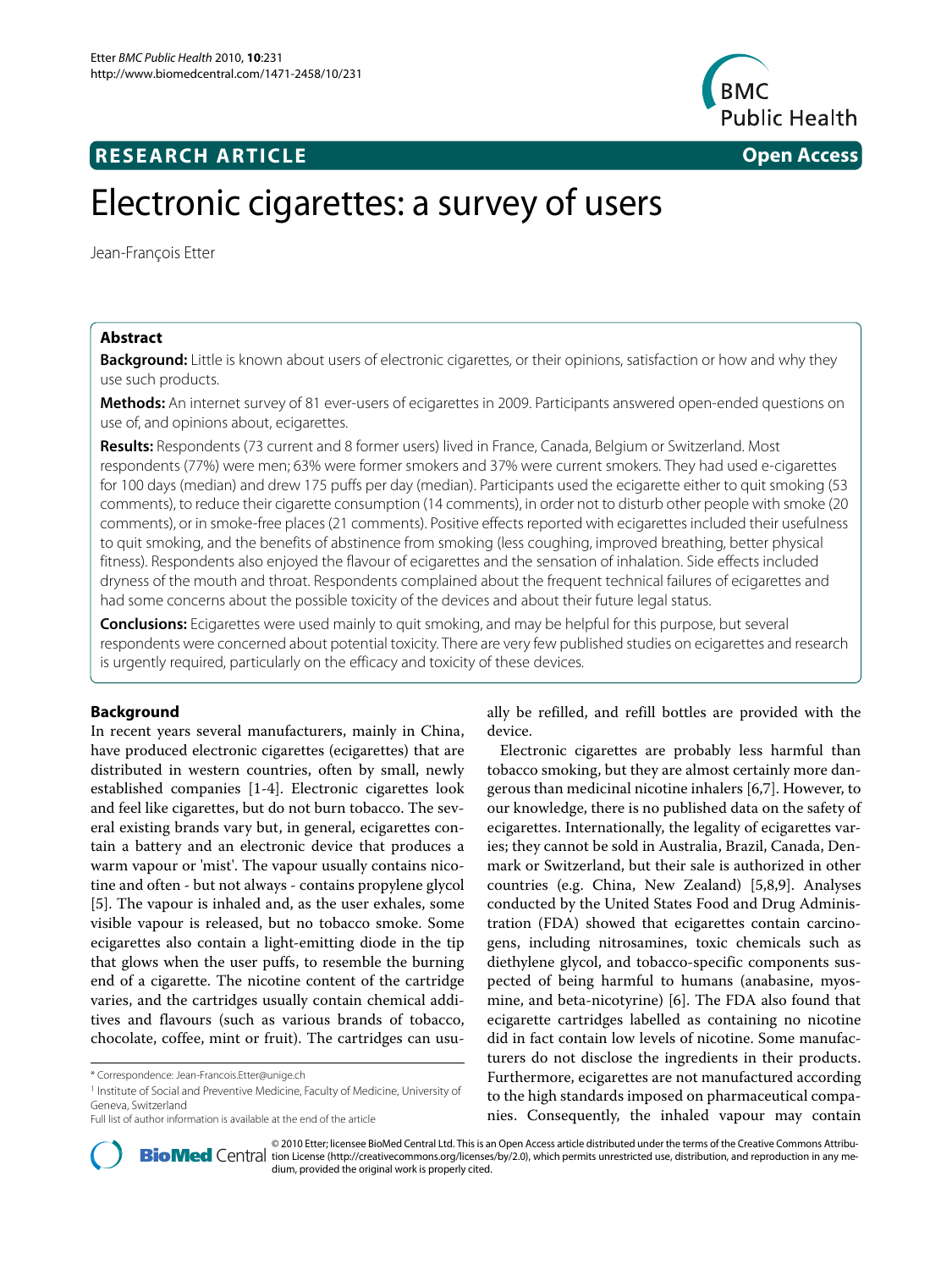impurities that may be dangerous to consumers [\[6](#page-6-3)]. In particular, the origin of the nicotine itself is uncertain, as pesticide-grade nicotine rather than pharmacologicalgrade nicotine may be used in ecigarettes.

Little is known about ecigarettes, as few research reports have been published [[10](#page-6-7),[11](#page-6-8)]. In addition to the FDA report mentioned above, reports from New Zealand, funded by Ruyan (a Chinese manufacturer of ecigarettes) concluded that the mist from the Ruyan ecigarette contains acetaldehyde and mercury [\[12](#page-6-9)[,13\]](#page-6-10). A randomised trial in 40 smokers found that the Ruyan ecigarette delivered nicotine to the blood more rapidly than the nicotine inhaler, but less rapidly than cigarettes, and that the effect of the ecigarette on craving was similar to that of the nicotine inhaler, but less than that of cigarettes [[14\]](#page-6-11). A recent U.S. study found that 10 puffs of an ecigarette delivered little or no nicotine [[15](#page-6-12)].

The mist from ecigarettes is inhaled into the lung [\[13](#page-6-10)]. Although the particle size is apparently too small to ensure deposition in the lung alveoli [[12](#page-6-9)], we are not aware of any study of lung absorption of ecigarette mist. Because lung inhalation may enable nicotine to pass rapidly into the blood, and thus rapidly relieve craving and tobacco withdrawal symptoms [[14\]](#page-6-11), ecigarettes have the potential to be at least as effective as currently approved nicotine replacement therapy (NRT) products, none of which deliver nicotine to the lung. In addition, the similarities in shape, actions and inhalation between ecigarettes and tobacco cigarettes could also help smokers quit. However, as there are no data to support the manufacturers' claims that ecigarettes help smokers quit, the World Health Organization asked the companies not to make any therapeutic claims [\[7](#page-6-4),[16](#page-6-13)]. If they claimed that ecigarettes help smokers quit, manufacturers would be subject to the legislation and regulation that applies to NRT products. In order to avoid this, some ecigarettes are now marketed for enjoyment, or as devices that enable smokers to "smoke" everywhere, including smokefree places [\[3](#page-6-14)[,4](#page-6-1)]. Nonetheless, some distributors present their products as an alternative to tobacco smoking, more or less implicitly suggesting that ecigarettes can be used to aid smoking cessation [[1,](#page-6-0)[2\]](#page-6-15).

One may hypothesize that the positive effects of ecigarettes may include smoking cessation, smoking reduction or relapse prevention. The ecigarette could also be used as an aid during a preparation period before cessation, similar to the pre-cessation treatment or "cut down to quit" approach that is an approved indication for NRT [[17\]](#page-6-16). On the other hand, ecigarettes may be dangerous because of the frequent and longterm lung inhalation of diethylene glycol, nicotine and other toxic components, and because of the sub-standard manufacturing process, relative to pharmaceutical products [[7\]](#page-6-4). Because of its rapid nicotine delivery [\[14\]](#page-6-11), the ecigarette also has the

potential to be addictive. In addition, the refill bottles may be dangerous as they contain up to one gram of nicotine, whereas the fatal dose of nicotine is estimated to be 30 to 60 mg for adults and 10 mg for children [\[5](#page-6-2)]. The ecigarette may also enable smokers to continue to 'smoke' in smoke-free environments, thus delaying or preventing cessation in people who might otherwise quit. Finally, the fruit and chocolate flavours may appeal to young people, and this raises the concern that ecigarettes may facilitate initiation of nicotine dependence in young never-smokers [\[5\]](#page-6-2). However, none of these hypotheses has yet been tested.

Because of the huge burden of tobacco-related death and disease, and because ecigarettes have potential to help smokers quit, there is an urgent need for research into these products. First, there is a need to know why and how these products are used, and whether users are satisfied with them. The aim of this study was to assess usage patterns of ecigarettes, reasons for use, and users' opinions of these products.

#### **Methods**

As ecigarettes are mainly sold online, the internet is a logical way to reach users. We therefore posted a survey form, in French, on the smoking cessation website StopTabac.ch over a 34 day period between September and October 2009. This website receives approximately 120,000 visitors per month and is principally visited either by smokers who intend to quit or by recent quitters [[18,](#page-6-17)[19\]](#page-6-18). Links to the survey were posted on websites that either provide information about ecigarettes (ecigmag.com, forumecigarette.com) or sell them (econoclope.com, sedansa.be). After discussion with the head of the ethics committee of the Geneva University Hospitals (community medicine section, the committee to which our Institute is submitted), the study was exempted from approval.

Eligible participants were people who declared that they had ever used an ecigarette and who provided the brand name of the ecigarette that they had used most often. Subjects who did not name a brand were excluded, because this raised doubts about whether they had actually used an ecigarette. On the survey form, participants indicated whether they had ever used ecigarettes or were currently using them (subdivided into daily user, nondaily user, former user, never used). They also provided the total number of days that they had been using ecigarettes, the brand they used most often, the nicotine dose per unit, the flavour and the cost per package (using open-ended questions). In addition, subjects indicated whether ecigarettes had helped them to quit smoking, and current users indicated the number of puffs per day on ecigarettes.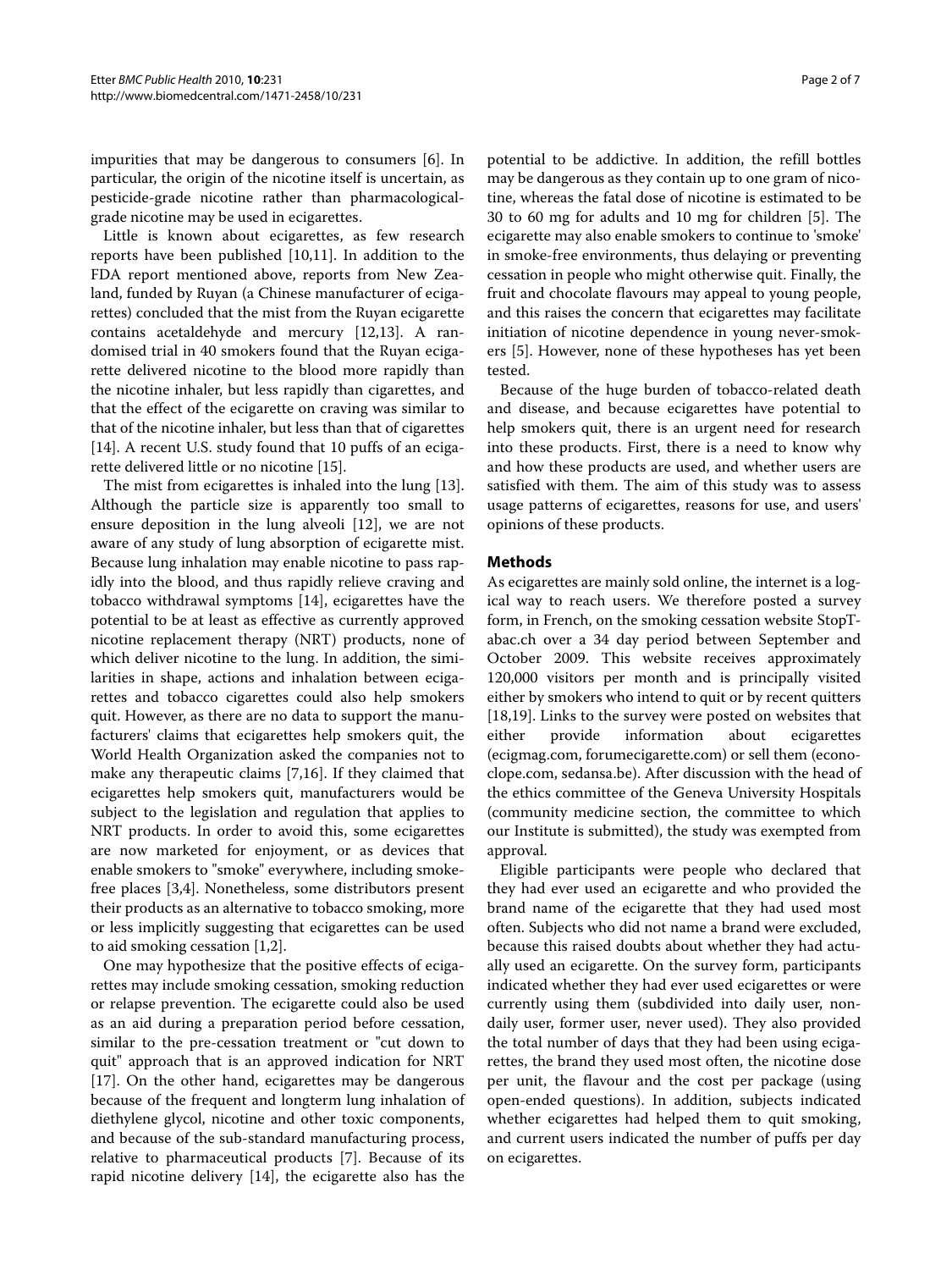In response to open-ended questions, participants wrote where they bought their ecigarettes, the reasons why they used them, what they considered to be the beneficial and undesirable effects of ecigarettes, and the most positive and negative points about the product. If they had stopped using ecigarettes, they explained why. Participants also listed which questions they had asked themselves about ecigarettes, and gave their opinion on the information leaflets or documents inserted in the ecigarette packages. Finally, they wrote general comments on the ecigarette.

Other questions also covered smoking status (daily, non-daily, former smoker, never smoker). Smokers stated the number of cigarettes they smoked per day, and former smokers stated when they had quit smoking. Participants were asked to supply their age, sex and country of residence.

Medians rather than means were used for continuous variables because medians are less sensitive to outliers, which can excessively influence means in small sample sizes.

## **Results**

Answers were obtained from 214 people, but 123 of these had never used ecigarettes and ten did not name the brand of their ecigarette. These 133 subjects were excluded. All subsequent analyses included only the 81 respondents who declared that they had ever used ecigarettes and who indicated the brand that they had used most often. These 81 respondents included 72 daily users of ecigarettes, one non-daily user and eight former users (Table 1). They were relatively young (median age 37 years), and most (77%) were men. Respondents lived in France (81%), Belgium (8%), Canada (6%) and Switzerland (5%). Most (63%) were former smokers who had quit smoking relatively recently (median duration of abstinence: 100 days) (Table 1).

#### **Use of the electronic cigarette**

Most respondents had been using the ecigarette for slightly longer than three months, and current users took 175 puffs per day (median) from their device (Table 1). Sixteen different brands of ecigarettes were named, the most frequent being Janty ( $n = 17$ ), Joye ( $n = 17$ ), Sedansa  $(n = 14)$ , Econoclope  $(n = 9)$ , Liberty-cig  $(n = 8)$ , Smoke51 and Edsylver  $(n = 2$  each). All these brands of ecigarette deliver nicotine, and the median dose of nicotine per unit was 14 mg. The preferred flavour (open-ended field, 78 answers) was tobacco ( $n = 46$ , various flavours, e.g. "Turkish blend", "K-mel"), followed by mint ( $n = 6$ ), fruit ( $n = 5$ , e.g. "apple"), vanilla ( $n = 4$ ), coffee ( $n = 3$ ) and tea ( $n = 2$ ). Twelve respondents used several of these flavours.

Most respondents ( $n = 74$ ; 94% of 79 answers) had bought their ecigarette on the internet, two had bought

#### <span id="page-2-0"></span>**Table 1: Characteristics of ecigarette users, and usage patterns**

| Characteristic                                                                                          |               |
|---------------------------------------------------------------------------------------------------------|---------------|
| Number of respondents                                                                                   | 81            |
| Age, median (range), years                                                                              | 37 (19-65)    |
| Men (%)                                                                                                 | 77            |
| Smoking status (%)                                                                                      |               |
| Former smokers                                                                                          | 63            |
| Daily smokers                                                                                           | 23            |
| Occasional (non-daily)<br>smokers                                                                       | 13            |
| Cigarettes per day, in<br>smokers (median)                                                              | 12            |
| Days of abstinence, in former<br>smokers, median (25 <sup>th</sup> and<br>75 <sup>th</sup> percentiles) | 100 (30, 210) |
| Use of electronic cigarettes                                                                            |               |
| Days of use of the e-cigarette,<br>median (25th and 75th<br>percentiles)                                | 100 (30, 210) |
| Number of puffs per day,<br>median (25 <sup>th</sup> and 75 <sup>th</sup><br>percentiles)               | 175 (90, 275) |
| Number of puffs per day,<br>range                                                                       | 10 to 600     |
| Price per package, median,<br>Euros (U.S. dollars)                                                      | 40 (60)       |
| Median dose of nicotine per<br>unit, mg (25 <sup>th</sup> and 75 <sup>th</sup><br>percentiles)          | 14 (10, 16)   |
| Does (did) the e-cigarette<br>help you quit smoking? (%)                                                |               |
| Yes, a lot                                                                                              | 79            |
| Yes, somewhat                                                                                           | 16            |
| No, not at all                                                                                          | 5             |

their device in China, two at a tobacco retail shop and one had bought it second hand. When asked whether the ecigarette helped them quit smoking, most respondents (79%) answered "a lot" (Table [1](#page-2-0)).

When asked why they chose to use ecigarettes (three open-ended fields, 225 comments), the most frequent answers were: that they used it to quit smoking; for their health (as ecigarettes were perceived to be less toxic than tobacco, e.g.: "it is better for health than tobacco"); because ecigarettes are less expensive than regular cigarettes; because ecigarettes can be smoked everywhere, including smoke-free places (e.g.: "I don't need to go outside to smoke anymore"); to avoid disturbing other people with second-hand smoke; for the pleasure of smoking it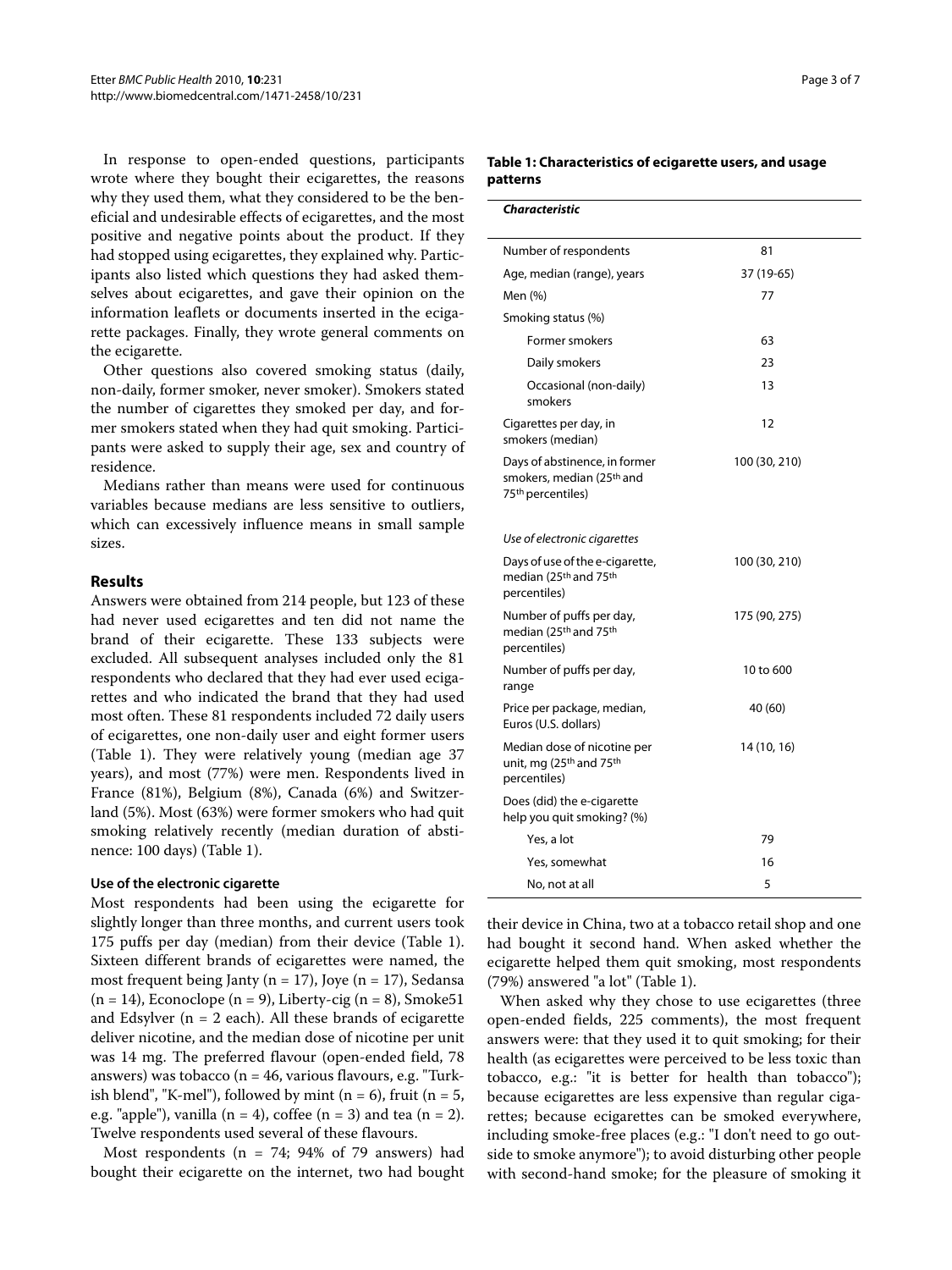(e.g.: "to continue to inhale, which is something I like"), and to reduce their cigarette consumption (Table 2).

The most frequently cited beneficial effects of ecigarettes (two open-ended fields, 134 comments) were: that it improved breathing and respiration (e.g.: "I have less breathlessness on exertion"); that it helps to quit smoking (e.g.: "I have quit smoking without problems"); that respondents coughed less, expectorated less and had fewer sore throats; that it improved their health and physical fitness; and that it did not cause unpleasant odours or bad breath (Table 3). Interestingly, one respondent suggested that the ecigarette device might be useful to administer other medications to the bronchia or lung. The two open-ended fields on the undesirable effects of ecigarettes elicited 61 comments (only half the number of comments received on the beneficial effects). The most frequent responses were that ecigarettes caused dry mouth and throat, vertigo, headache or nausea (Table 3).

The most frequently cited positive features of ecigarettes (three open-ended fields, 208 comments) were: that respondents liked the taste and variety of flavours;

## **Table 2: Reasons for using e-cigarettes: open-ended comments from e-cigarette users**

|                                                                                                                    | <b>Number of comments</b> |
|--------------------------------------------------------------------------------------------------------------------|---------------------------|
| To quit smoking                                                                                                    | 53                        |
| For health, as e-cigarettes<br>were perceived to be less<br>toxic than tobacco                                     | 49                        |
| Less expensive than regular<br>cigarettes                                                                          | 26                        |
| Can be smoked everywhere,<br>including smoke-free places                                                           | 21                        |
| To avoid disturbing other<br>people, or producing<br>environmental tobacco<br>smoke or the smell of stale<br>smoke | 20                        |
| For the pleasure of smoking,<br>including the pleasure of<br>inhaling and smoking-<br>related actions              | 19                        |
| To reduce cigarette<br>consumption                                                                                 | 14                        |
| Curious to test a new product                                                                                      | 10                        |
| Ecigarettes taste and smell<br>good                                                                                | 8                         |
| Previously failed to quit with<br>either nicotine patch or<br>bupropion                                            | 3                         |
| To get nicotine                                                                                                    | 2                         |
| Total (from three open-ended<br>fields)                                                                            | 225                       |

## **Table 3: Beneficial and undesirable effects of e-cigarettes: open-ended comments from ecigarette users**

|                                                                             | <b>Number of comments</b> |
|-----------------------------------------------------------------------------|---------------------------|
| Beneficial effects (total from<br>two open-ended fields)                    | 134                       |
| Improves breathing and<br>respiration                                       | 31                        |
| Less cough, less<br>expectoration, fewer sore<br>throats                    | 23                        |
| Helps to quit smoking                                                       | 20                        |
| Improves health and physical<br>fitness                                     | 17                        |
| Improves sense of taste and<br>smell                                        | 11                        |
| Does not cause unpleasant<br>odours or bad breath                           | 10                        |
| Helps to reduce cigarette<br>consumption                                    | 7                         |
| Sleeps better                                                               | 4                         |
| Less craving for cigarettes                                                 | 4                         |
| Cost                                                                        | 4                         |
| Pleasure of smoking the e-<br>cigarette                                     | $\overline{2}$            |
| Useful device to administer<br>other medications to the<br>bronchia or lung | 1                         |
| Undesirable effects (total from<br>two open-ended fields)                   | 61                        |
| Dry mouth and throat                                                        | 16                        |
| Vertigo, headache or nausea                                                 | 7                         |
| <b>Bad taste</b>                                                            | 4                         |
| Weight gain                                                                 | 3                         |
| <b>Technical problems</b><br>(batteries)                                    | 3                         |
| Difficult to accurately control<br>dose of nicotine                         | 3                         |
| Cost                                                                        | 3                         |
| No undesirable effects                                                      | 13                        |
| Miscellaneous comments                                                      | 9                         |

they appreciated the beneficial effects of the ecigarette on their health, breathing and cough; the absence of unpleasant odours or bad breath; they appreciated the pleasure of inhalation, and harsh sensation in the throat; they liked the act of using the ecigarette, which is similar to smoking; the ecigarette is less toxic than tobacco smoke; it facilitates smoking cessation; and that it can be used everywhere (Table 4).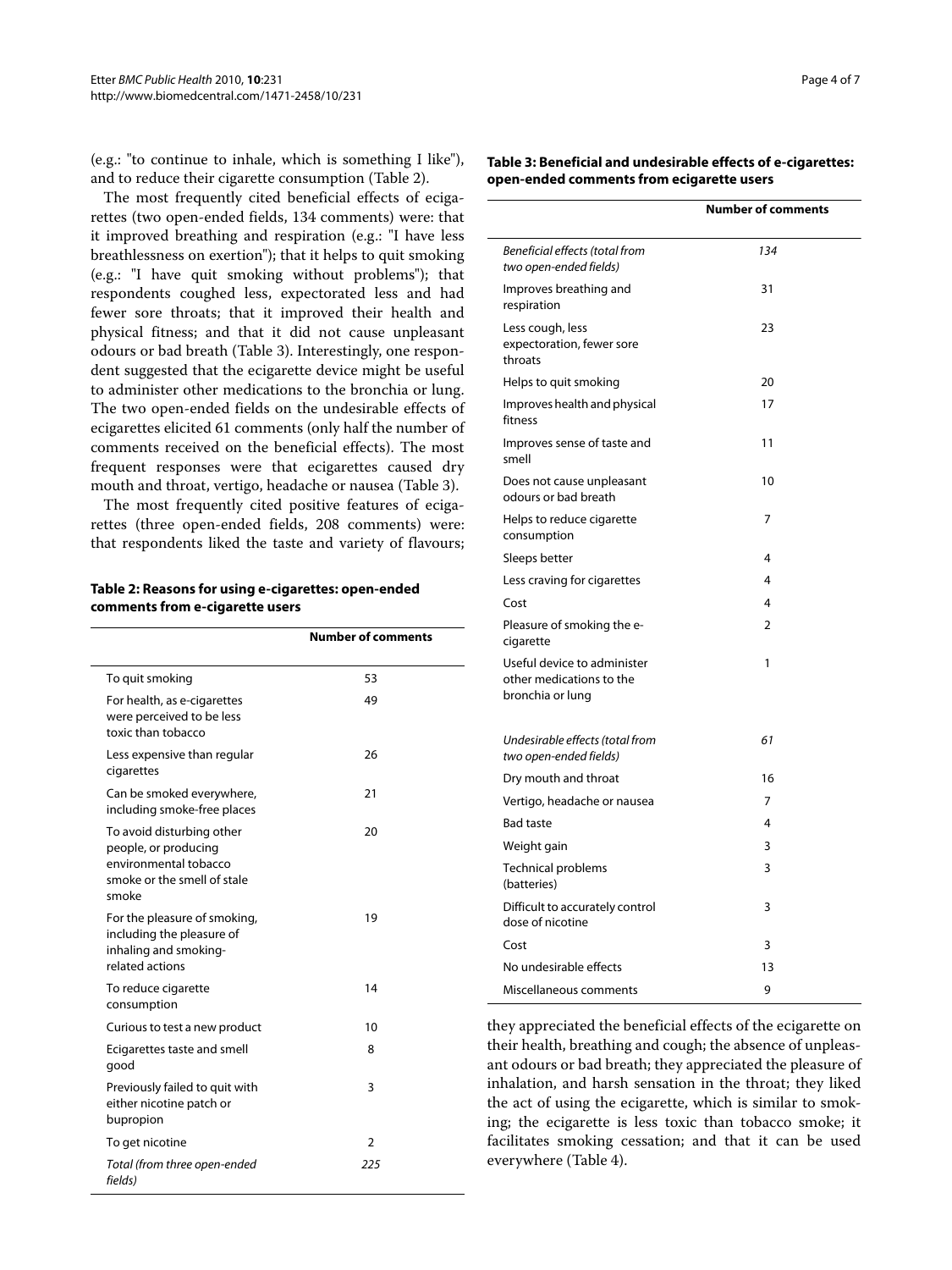When asked about the three most negative aspects of ecigarettes (three fields, 154 comments), respondents complained in particular about the poor quality of the devices. They also reported that that ecigarettes were difficult or impractical to use (e.g. "it is difficult to refill the liquid"), that the dosage was difficult to adjust (either too high or too low), that the liquid can leak out during use, and complained about the lack of information on the composition of the vapour and any health risks associated with ecigarettes (Table 4).

Respondents also stated which questions they had asked themselves about ecigarettes (three fields, 112 comments). This section showed that users wondered whether ecigarettes were safe, what the effects on health were, and whether ecigarettes are toxic (59 comments, including five that specifically mentioned propylene glycol). Respondents were also concerned that the e-cigarette might be banned, and about its future legal status (19 comments, e.g.: "let's hope it will not be prohibited"). They wanted to know about the composition of the liquid in the cartridge (10 comments, e.g.: "What exactly is the content of this liquid?", including four comments on the quality of the liquids), why no serious studies on ecigarettes have been published (5 comments), why ecigarettes are not sold in pharmacies (4 comments) and why the devices are not produced in western countries (3 comments).

When asked to comment on the documentation that accompanied their ecigarette (one field, 70 comments), most respondents answered that the inserts were good or satisfactory (31 comments), seven responded that they were only adequate, 15 responded that they contained too little information, four reported that there was no explanatory leaflet with their ecigarette, and two complained that there was no explanation of the health effects of ecigarettes. Three people responded that they used the internet and online discussion forums to obtain more information on ecigarettes (e.g.: "the insert was very brief, but fortunately, there are specialized internet discussion forums").

The section that asked participants to write general comments on the ecigarette (one field) elicited 64 comments. Twenty-one comments were very positive or enthusiastic (e.g. "brilliant" (6 times), "miracle product", "unbelievable", "very satisfied"), and 11 were positive but more neutral (e.g.: "good", "I recommend it"). Respondents also considered that the ecigarette helped them quit smoking (14 comments), that it was more effective than either nicotine patch or bupropion (5 comments), and that it enabled them to reduce their cigarette consumption (3 comments). Three people feared that the ecigarette would soon be banned. Four commented that ecigarettes need technical improvement, and six wrote negative comments (e.g.: "not helpful to quit", "avoid it").

## **Table 4: The most positive and negative aspects of ecigarettes: open-ended comments from e-cigarette users**

|                                                                                    | <b>Number of comments</b> |
|------------------------------------------------------------------------------------|---------------------------|
| Positive points (total from<br>three open-ended fields)                            | 208                       |
| Taste and variety of flavours                                                      | 38                        |
| Beneficial effects on health,<br>breathing and cough                               | 26                        |
| No unpleasant odours or bad<br>breath                                              | 23                        |
| Inhalation, including harsh<br>sensation in the throat and<br>pleasure of inhaling | 16                        |
| Less toxic than tobacco<br>smoke                                                   | 15                        |
| Facilitates smoking cessation                                                      | 15                        |
| Can be used everywhere (the<br>freedom)                                            | 15                        |
| The gestures or actions<br>(similar to smoking)                                    | 13                        |
| Ease of use, design                                                                | 10                        |
| Less expensive than<br>cigarettes                                                  | 9                         |
| No environmental tobacco<br>smoke                                                  | 8                         |
| Facilitates smoking<br>reduction                                                   | 5                         |
| No ash, dirt, or burned<br>clothes                                                 | 5                         |
| Can choose the dose of<br>nicotine and number of puffs                             | 5                         |
| Relieves craving for tobacco                                                       | 3                         |
| Improves sense of smell and<br>taste                                               | $\overline{2}$            |
| Negative points (total from<br>three open-ended fields)                            | 154                       |
| Poor quality, lack of reliability<br>and frequent failures                         | 40                        |
| Batteries discharge too<br>rapidly                                                 | 27                        |
| Too expensive                                                                      | 14                        |
| <b>Bad taste</b>                                                                   | 14                        |
| Difficult or impractical to use;<br>dosage is difficult to adjust                  | 10                        |
| The liquid may leak during<br>usage                                                | 10                        |
| Only sold on the internet                                                          | 9                         |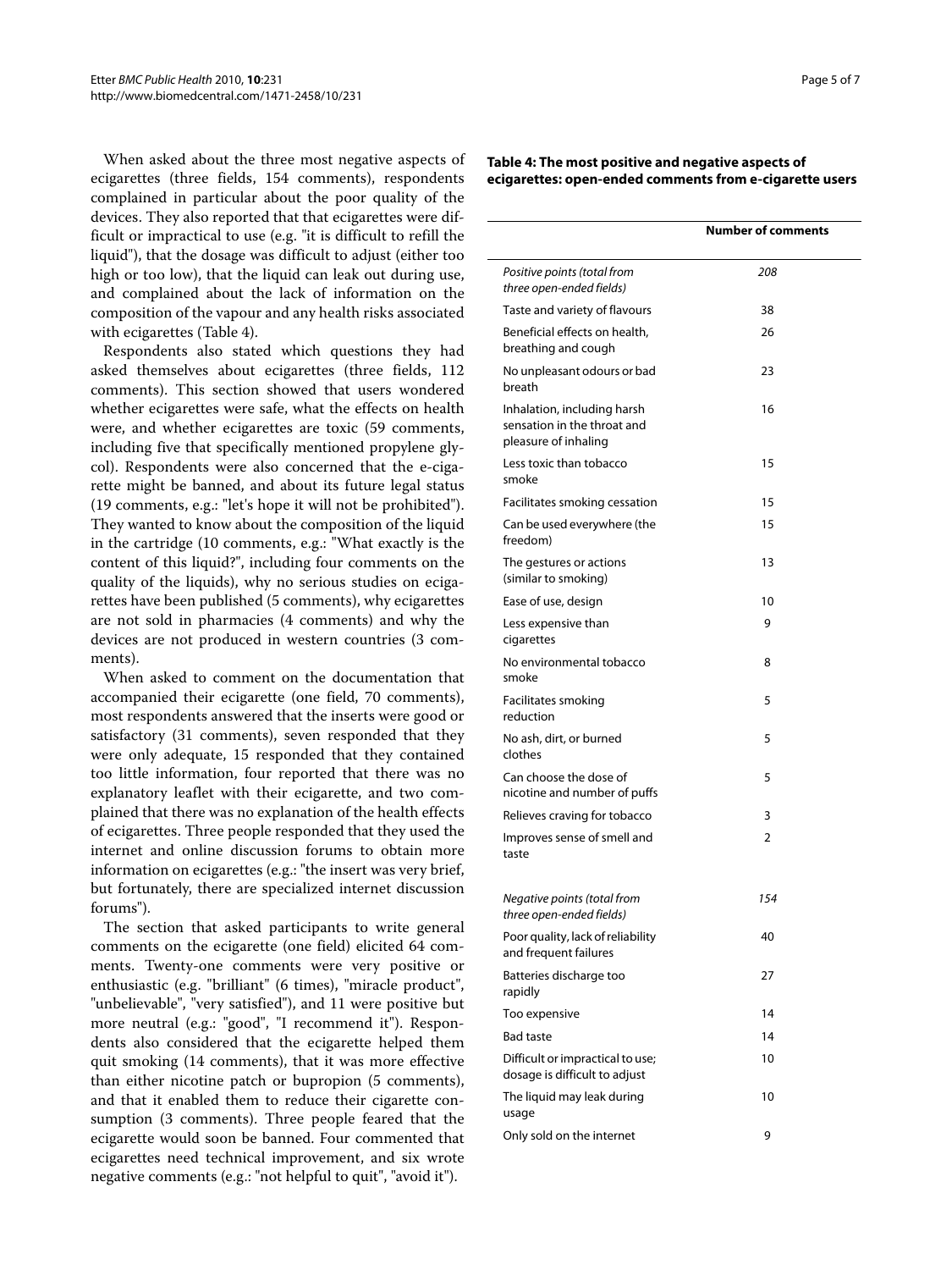## **Table 4: The most positive and negative aspects of ecigarettes: open-ended comments from e-cigarette users (Continued)**

| No studies or information on<br>the composition of the<br>vapour and the health risks of<br>the e-cigarette | 8             |  |
|-------------------------------------------------------------------------------------------------------------|---------------|--|
| Cartridges do not last long<br>enough                                                                       | 6             |  |
| Difficult to stop using the<br>ecigarette without relapsing<br>to smoking                                   | 4             |  |
| Too big or too heavy                                                                                        | 3             |  |
| Too often asked by friends or<br>colleagues to explain the<br>device                                        | $\mathcal{P}$ |  |
| Miscellaneous                                                                                               | 7             |  |

Eight respondents had stopped using ecigarettes, and were asked to indicate why (two fields, 15 comments). Reasons included: it did not help me quit smoking (6 comments); it did not taste like cigarettes (3 comments); poor quality or not reliable (3 comments); because of concerns about risks and side-effects of ecigarettes (3 comments).

Interestingly, several respondents used a neologism (*vapoter*, in French) to describe the action of smoking an ecigarette; this term probably originated from "vapour" and spread in online discussion forums. The corresponding terms used on English-language forums (e.g. ecigarette-forum.com) are "vaping" and "vaper".

## **Discussion**

Although, for legal reasons, ecigarettes are mainly marketed to current smokers either for enjoyment or for use in smoke-free places, our results suggest that most people who buy these products are current and former smokers who use ecigarettes to help quit smoking, just as they would use NRT. Our survey also showed that ecigarettes were liked by users, and were used quite intensively by this sample; almost all respondents were daily ecigarette users, and the number puffs per day (175) was substantial. However, as ecigarettes deliver about one-tenth of the nicotine per puff compared to cigarettes [[12\]](#page-6-9), this intensive puffing pattern may result in less exposure to nicotine than smoking. Interestingly, the median duration of ecigarette use corresponded to the median duration of abstinence in former smokers (100 days in both cases).

Respondents reported more positive than negative effects with ecigarettes: many reported positive effects on the respiratory system (breathing better, coughing less), which were probably associated with stopping smoking [[20\]](#page-6-19). The fact that ecigarettes do not produce any

unpleasant odours or environmental tobacco smoke was also appreciated. Most importantly, many respondents reported that the ecigarette helped them quit smoking, and several compared it favourably with either nicotine patch or bupropion. These preliminary findings, together with data showing that ecigarettes relieve craving and withdrawal [[14\]](#page-6-11), suggest that the ecigarette may be an effective aid to smoking cessation, and therefore merits serious investigation for this purpose. Ideally, future trials should compare the efficacy of ecigarettes versus NRT (particularly the nicotine inhaler), bupropion or varenicline. However, as ecigarettes are probably more toxic than NRT products [[6](#page-6-3)], the former should probably only be recommended to smokers if they are substantially more effective than current NRTs, and if the toxic constituents of ecigarettes can be eliminated.

Interestingly, dry mouth and throat was a frequent adverse effect of the ecigarette. It may be useful to investigate why this occurs and how it might be minimised. It would also be interesting to investigate why ecigarettes appeal more to men than to women. Many respondents complained of the poor quality of ecigarettes, their frequent failures, the lack of durability of cartridges and batteries, and that the liquid sometimes leaks from the device during usage. Apparently competition between manufacturers has not yet resulted in products of sufficient technical quality.

Although users' comments were generally positive, many were concerned about the safety and toxicity of ecigarettes, and questioned why no study has yet investigated these aspects. Several respondents were also concerned about the future legal status of ecigarettes, and that they may possibly be banned. Indeed, health authorities in several countries have published warnings about, or have prohibited the sale of, ecigarettes [\[5](#page-6-2)-[8\]](#page-6-5). From a public health perspective, however, the question is whether - at a population level - the potential benefits of the ecigarette outweigh its drawbacks. If ecigarettes are more effective than current NRTs, but are withdrawn from the market until approved as smoking cessation aids, ecigarette users might revert to smoking tobacco, which is more hazardous than ecigarettes. This could have a significant, negative impact on public health, because it can take several years to obtain legal approval for a new drug delivery system.

On the other hand, ecigarettes are not currently manufactured to the same rigorous standards as pharmaceutical products; they currently contain toxic components and are therefore almost certainly less safe than NRT products [\[6\]](#page-6-3). The legal status of the e-cigarette is unclear in many countries, and its regulation is complex; it is neither classed as a tobacco product, nor food, nor is it registered as a medicine. From the legal perspective, there is a difficult balance between the need to protect consumers